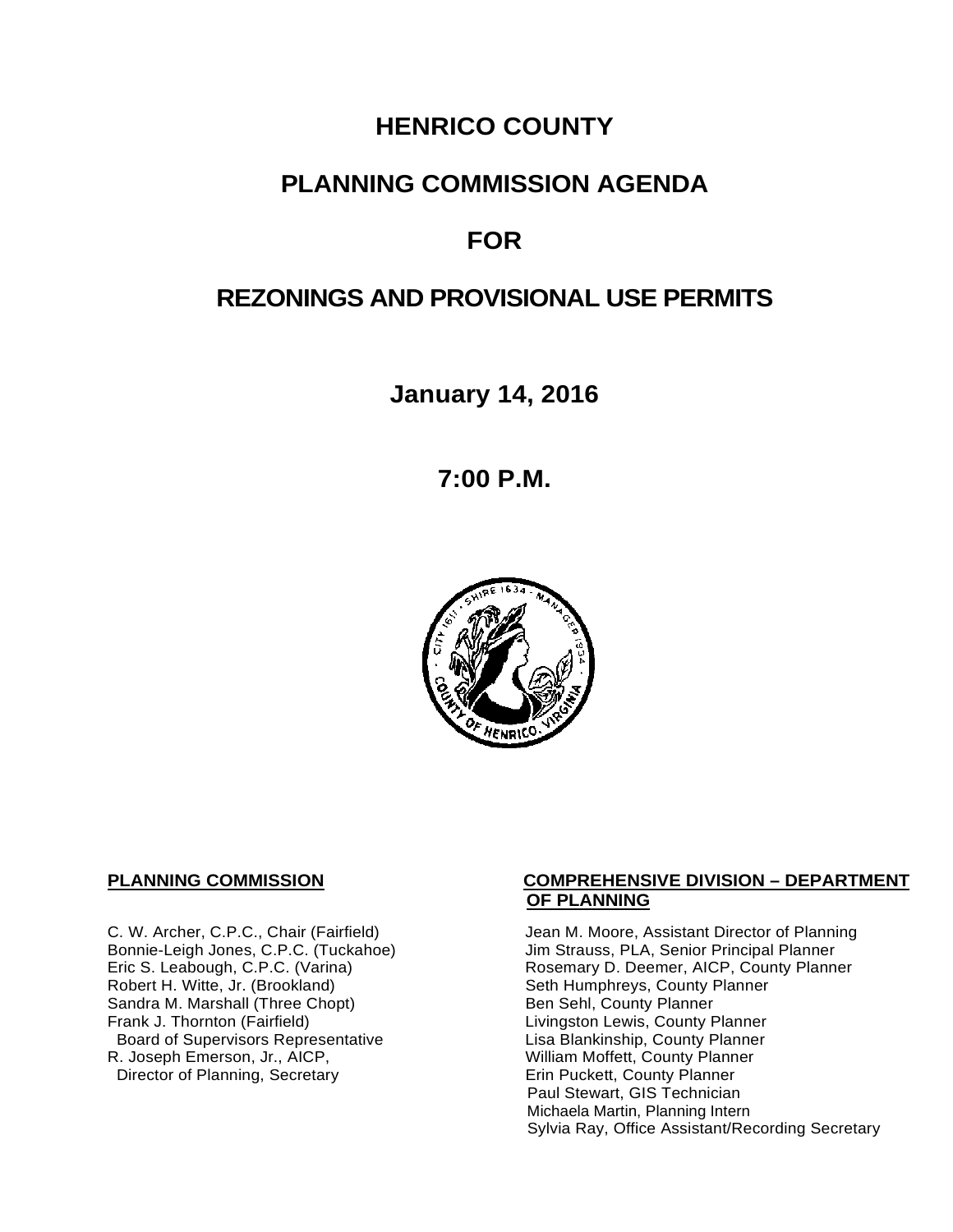# **PLANNING COMMISSION REZONING MEETING FINAL AGENDA JANUARY 14, 2016**

### **BEGINNING AT 6:00 P.M.**

**DINNER AND WORK SESSION:** County Manager's Conference Room. The Commission will continue discussion on potential UMU ordinance revisions.

**BEGINNING AT 7:00 P.M.**

**WELCOME:**

**PLEDGE OF ALLEGIANCE:**

**RECOGNITION OF NEWS MEDIA:**

**CALL TO ORDER:**

**REQUESTS FOR WITHDRAWALS AND DEFERRALS: (0); (2)**

**REQUESTS FOR EXPEDITED ITEMS: (0)**

**ELECTION OF CHAIRMAN: Mr. Archer** 

**ELECTION OF VICE-CHAIRMAN: Ms. Jones**

**CASES TO BE HEARD: (0)**

**ORDINANCE –** To Amend and Reordain Article VIII of Chapter 24 of the Code of the County of Henrico Including Section 24-31.2 Titled "Submission requirements" and Section 24-34 Titled "Development standards" and to Add Section 24-92.4 Titled "Innsbrook Redevelopment overlay district," All to Create the Innsbrook Redevelopment Overlay District and Revise the Urban Mixed Use District to Modify Submission Requirements and Reduce the Minimum Acreage for Mixed-Use and Pedestrian-Oriented Developments Within Areas Subject to the 2026 Comprehensive Plan Revisions Approved as Part of the Innsbrook Area Study. **Staff – Ben Sehl Recommended for Approval**

**FAIRFIELD:**  None.

**January 19, 2016**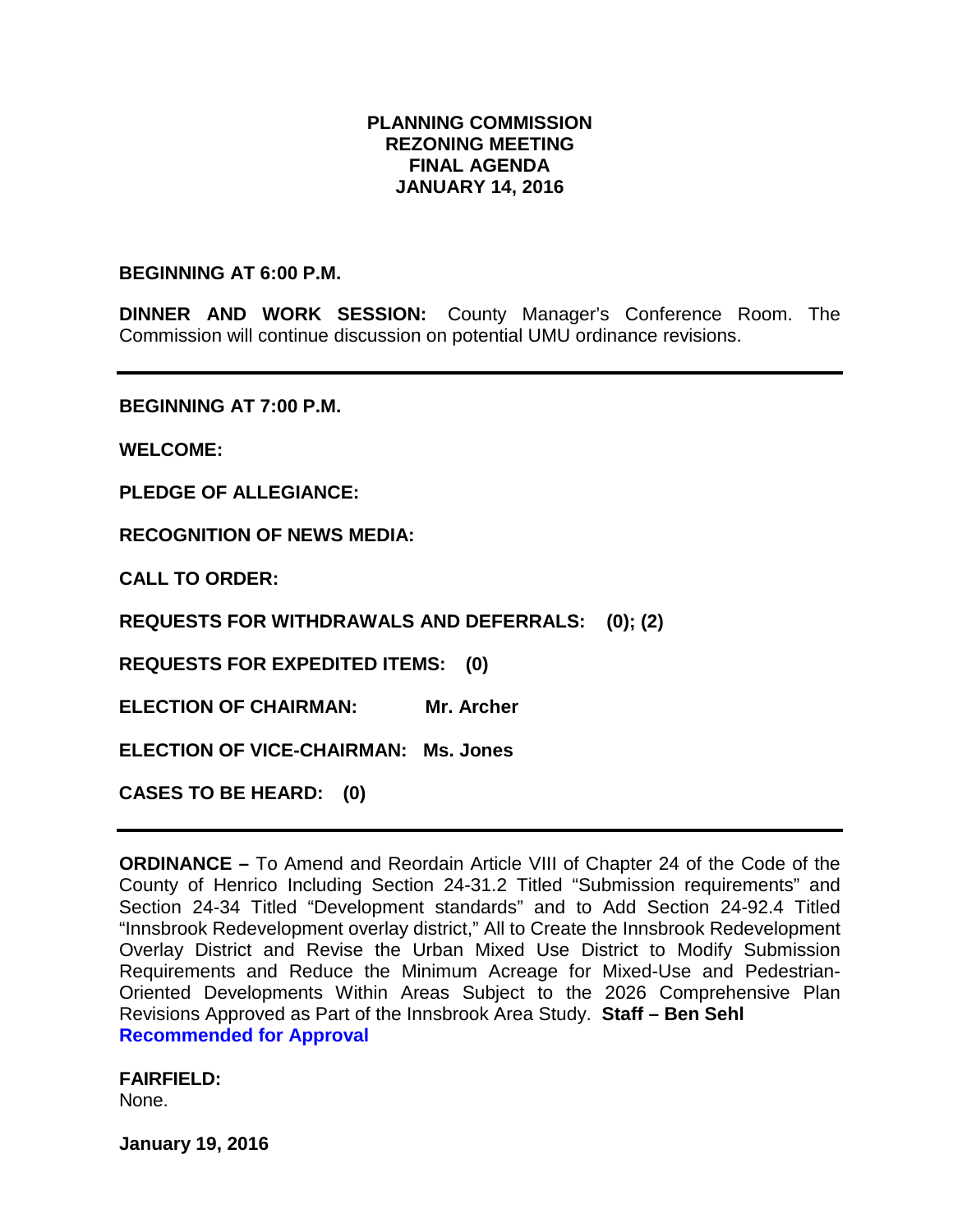# **THREE CHOPT:**

**REZ2015-00032 Ralph L. "Bill" Axselle, Jr. for HCA Health Services of Virginia, Inc.:** Request to conditionally rezone from R-3 One-Family Residence District, R-6 General Residence District, and O-3C Office District (Conditional) to O-3C Office District (Conditional) part of Parcels 761-744-2028, 761-745-3004 and 760-744-1480 containing 7.640 acres located approximately 700' west of Skipwith Road at the northern terminus of Parkline Drive. The applicant proposes a medical office building. The use will be controlled by zoning ordinance regulations and proffered conditions. The 2026 Comprehensive Plan recommends Government, Semi-Public, and Environmental Protection Area. **Staff – Ben Sehl (Deferral Requested to the February 11, 2016 Meeting)**

**Deferred to the February 11, 2016 Meeting**

## **TUCKAHOE:**

None.

## **BROOKLAND:**

None.

## **VARINA:**

**PUP2016-00001 Wayne Phaup:** Request for a Provisional Use Permit under Sections 24-62.2(i), 24-120 and 24-122.1 of Chapter 24 of the County Code in order to allow four pool tables with extended hours of operation until 2 a.m. in a proposed restaurant on part of Parcel 824-716-7935 located along the north line of W. Williamsburg Road (U.S. Route 60) between Early and Jackson Avenues. The existing zoning is B-3 Business District. The 2026 Comprehensive Plan recommends Commercial Concentration. The site is located in the Enterprise Zone and the Airport Safety Overlay District. **Staff – William Moffett (Deferral Requested to the July 14, 2016 Meeting) Deferred to the July 14, 2016 Meeting**

**DISCUSSION ITEM: RESOLUTION: PCR-1-16:** Adoption of a Resolution of Appreciation to Mr. Tommy Branin in recognition of his service on the Planning Commission.

**Approved**

**DISCUSSION ITEM: CAPITAL IMPROVEMENT PROGRAM:** The Commission will discuss scheduling a Public Hearing for February 11, 2016 at 6:00 p.m., to consider the FY 2016 - 17 through FY 2020 - 21 Capital Improvement Program. **Approved**

# **APPROVAL OF MINUTES: Planning Commission December 10, 2015 Approved**

Acting on a motion by **Mr. Witte**, seconded by **Ms. Jones**, the Planning Commission adjourned its meeting at **7:41 p.m.** on **January 14, 2016 .**